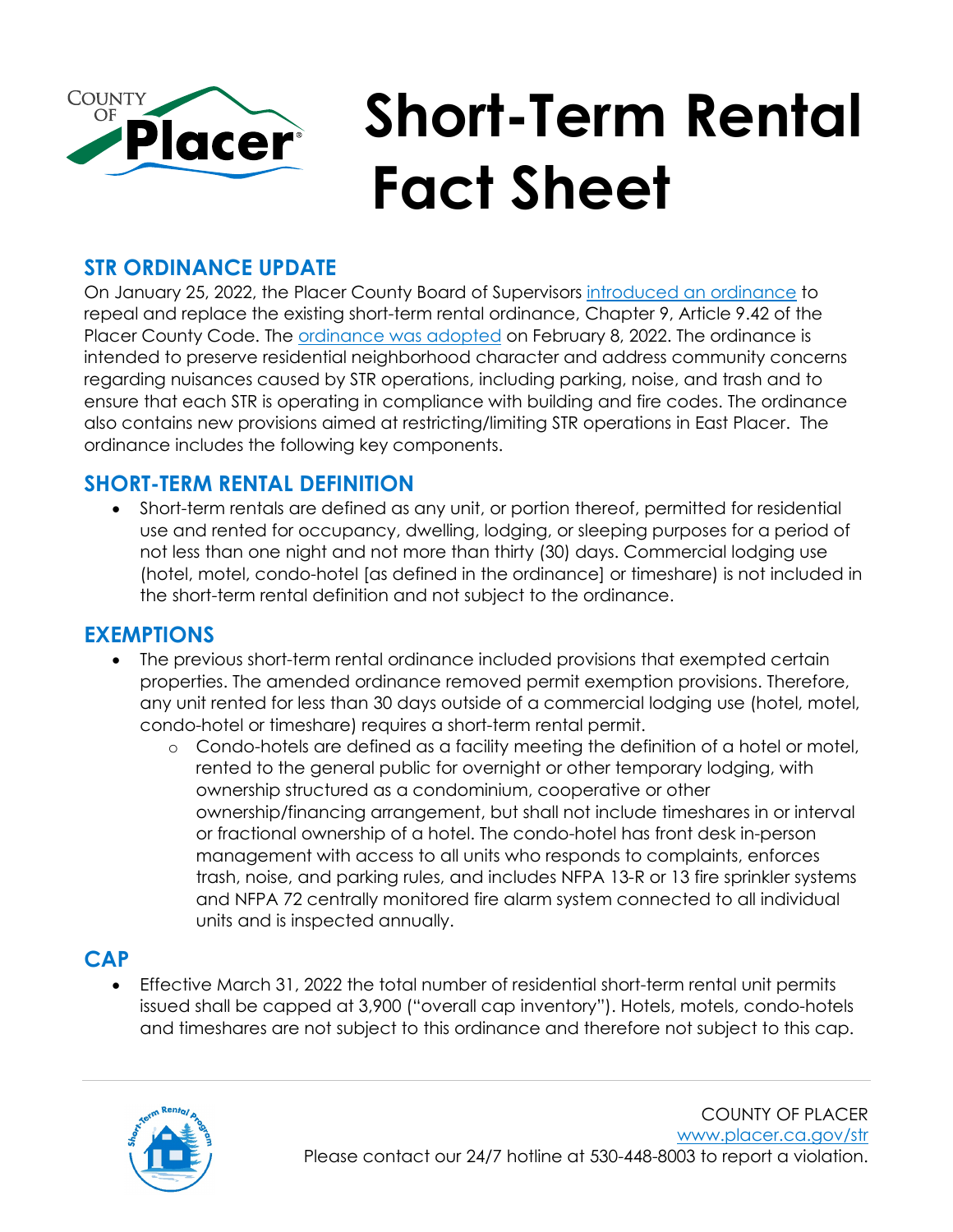• Owner-occupied property with a STR unit in good standing and a current TOT certificate is exempt from the cap.

## **APPLICATION PROCESSING**

- Priority 1
	- o Existing STR permits in good standing can be renewed prior to the expiration date of the permit, are given first priority, and are included in the cap. Renewal applications will be due within ninety (90) days of March 31, 2022. If a property owner or agent fails to submit an application for renewal prior to the ninety (90) days, the application will be treated as a new permit and processed on a first come first serve basis. Beginning with the 2023 permit cycle, if a property owner or agent fails to submit an application for renewal prior to the expiration date of the permit, the application will be treated as a new permit and processed on a first come first serve basis.
- Priority 2
	- o In an effort to bring all residential STR inventory into compliance, there will be a one-time safe harbor period for STR units that were issued approved exemptions from the program prior to adoption of the ordinance update. The certificate holder must apply for a permit within ninety (90) days of March 31, 2022. These permits will be processed on a first come serve basis. All such permits issued will be added into the cap.
- Priority 3
	- o New STR permit applications, those that do not fall into subsections 1 or 2 above, and are received prior to reaching a total cap inventory, will be processed on a first come first serve basis. At such point that the total cap inventory is reached, all outstanding permit applications, either in process or received will be placed on a waitlist.
- A change of ownership of property with a permitted STR Unit shall result in the automatic termination of the STR permit. The new owner may apply for a new STR permit.
- The County will maintain the overall cap inventory as permits are not renewed or revoked and on a quarterly basis commencing on July 1, 2022 will open up the application process to those on the waitlist. Applications will be processed based on the date of receipt of the application, starting with the oldest date.
- Permits are valid for one year from date of permit issuance.

## **OPERATIONAL STANDARDS**

- Local Contact Person
	- o A local contact person shall be personally available by telephone on a twentyfour (24) hour basis and maintain the ability to be physically present at the shortterm rental within sixty (60) minutes of contact by code compliance, the Placer County sheriff, or the guest(s), and has access and authority to assume management of the short-term rental in order to respond to and remedy calls or complaints.

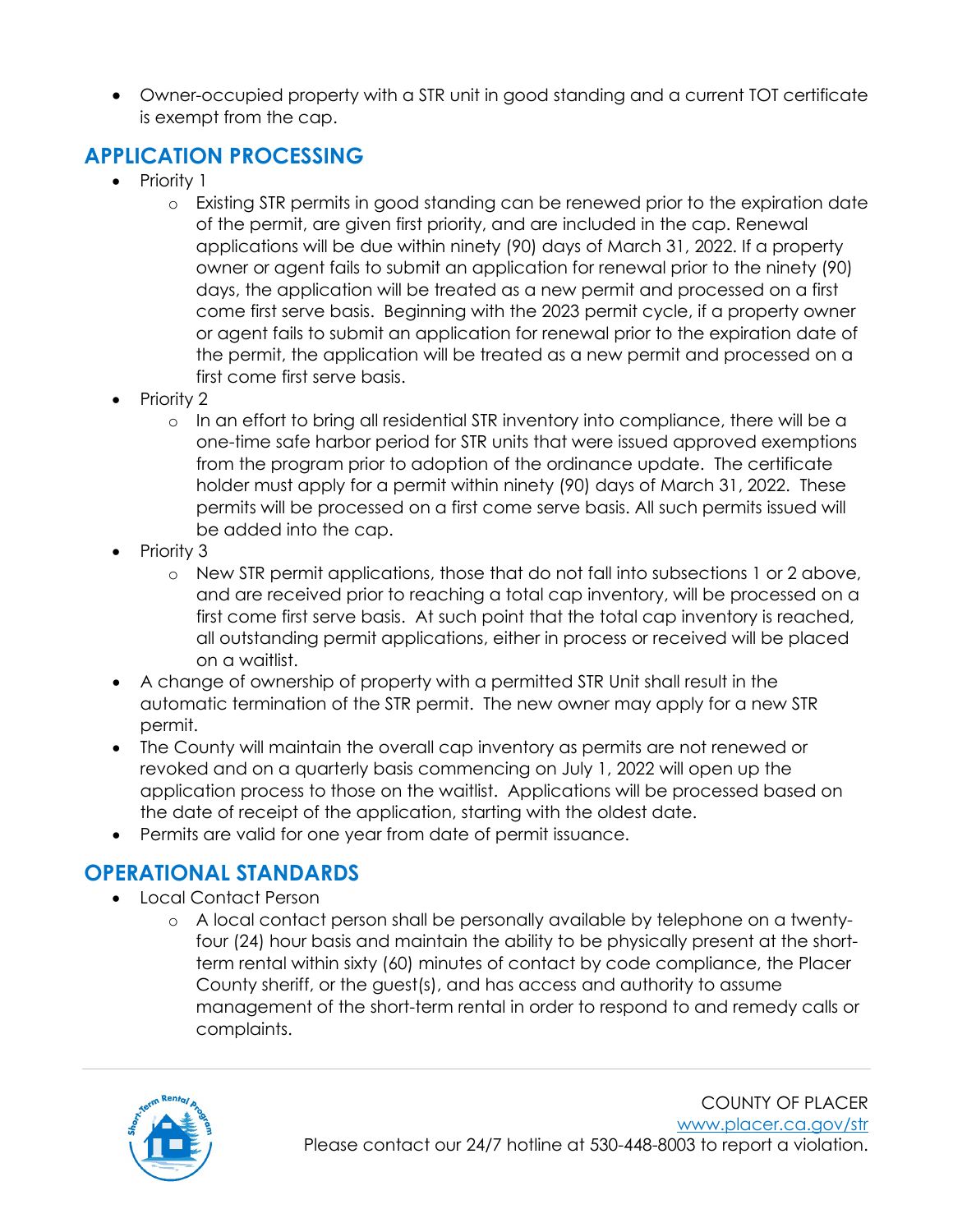- Parking
	- o On-site parking for all vehicles, boats and trailer parking shall be provided for each short-term rental. If the property does not have on-site parking the property owner shall have a county-approved parking plan designating the location of off-site parking.
	- o Parking shall not encroach into the roadway.
	- o Snow area parking must comply with all applicable Placer County Code sections, including Section 10.12.020 (Illegal Parking—Generally).
	- o All permitted parking locations and the quantity of vehicles that fit on said locations shall be clearly set forth in all rental agreements and in all online advertisements and listings per Section 9.42.080 (F).
- Noise
	- o All short-term rental guests are required to comply with the standards of Placer County Code Article 9.36 (Noise) and the community noise equivalent levels (CNEL) of the Tahoe Basin Area Plan with the following additions:
		- 1. The daytime and nighttime noise limits shall be posted inside the vacation rental in a location readily visible to all guests.
		- 2. Amplified sound, meaning sound whose volume is increased by any electric, electronic, mechanical, or motor-powered means (such as speakers), shall not be used outside or be audible from the parcel line of any short-term rental at any time.
		- 3. Quiet hours shall be imposed from 9:00 p.m. to 8:00 a.m. Pacific Standard Time. No sound from the STR shall be audible from the parcel line of any short-term vacation rental unit during this time.
- Trash and Refuse
	- o With the exception of trash properly deposited in trash collection receptacles, accumulation of trash and debris outside of the short-term rental at any time is prohibited.
	- o A minimum service level or equivalent of two trash containers per short-term rental per week must be maintained.
	- o Each exterior trash collection receptacle shall be "animal proofed" and shall comply with Placer County Code Chapter 8, Article 8.16, Part I, Division II Recollection and Storage Practices. Each short-term rental shall provide a bear box enclosure or dumpster as defined and pursuant to the requirements of Placer County Code Chapter 8, Article 8.16, Part I, Division III Prevention of Bear Access to Garbage Can Enclosure.
- Posting Requirements
	- o Interior Postings. The Placer County Good Neighbor flyer shall be posted within the interior of the rental unit in a visible location by the front door and on the interior of each bedroom door, as well as in all online or printed advertisements and listings. The Good Neighbor Flyer shall contain the contact information for the local contact person and emergency information, and operational standards at a minimum pertaining to noise, parking, fire and life safety, occupancy limits, bears and trash, and pets.

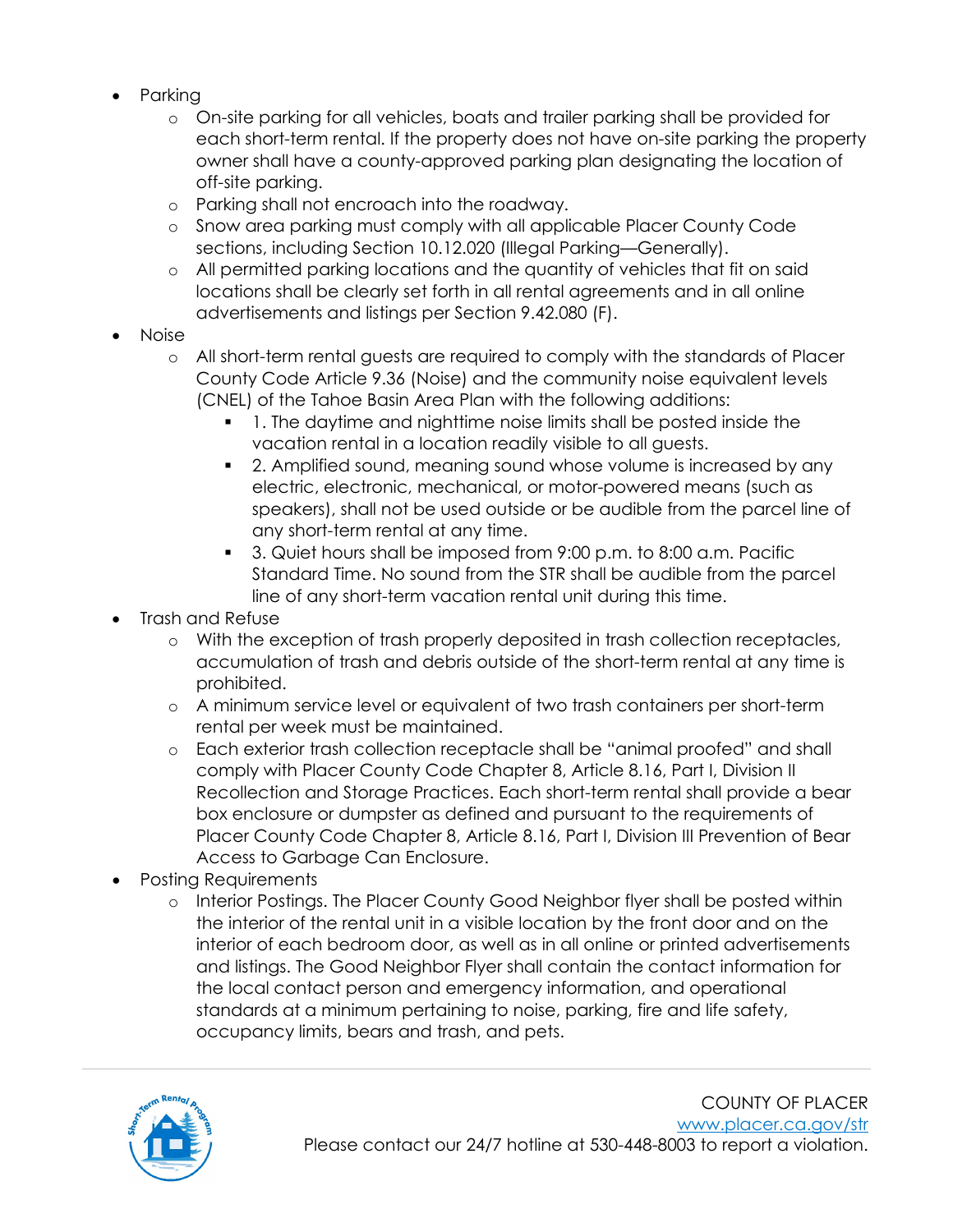- o Exterior Postings. Each short-term rental shall post the STR permit registration number of the unit as well as the Placer County STR Hotline phone number on the exterior of the wildlife proof trash receptacle, if applicable, visible from the street, or in the front window or front door of each STR, visible from the front entrance.
- o Requirements for Advertisements. All permitted short-term rentals shall include the following information in any online or printed advertisement:
	- 1. Valid Placer County Short-Term Rental Permit number
	- 2. Maximum daytime and nighttime occupancy
	- 3. All permitted parking locations and the quantity of vehicles that fit on said locations
		- 4. Link to Good Neighbor Flyer
- Visible Address
	- o Each short-term rental shall have an address identification. The address identification shall be legible and placed in a position that is visible from the street or road fronting the property.
- Fire & Life Safety
	- o Short-term rentals shall allow fire district staff or other fire district-approved designees to conduct a life-safety inspection prior to permit application for all STR permits, once every year for privately owned STRs or once every three years if the rental is managed by a professional property management company, or upon request by the fire district.
		- Beginning thirty (30) days from adoption of this ordinance, all short-term rentals shall provide a passing fire-life safety inspection and defensible space inspection within twelve (12) months.
		- Beginning March 31, 2023, all short-term rentals shall provide a passing defensible space inspection, conducted within preceding twelve (12) months, and a fire-life safety inspection upon permit application.
	- o Smoke alarms shall be installed in accordance with the California Building Code and at a minimum shall be installed in each bedroom, and at least one alarm on every level of the short-term rental, including basements and habitable attics.
	- o Carbon monoxide alarms shall be installed in accordance with the California Building Code and at a minimum shall be installed outside each bedroom, on every level of the rental unit, including basements and habitable attics, and bedrooms or attached bathrooms with a fuel-burning appliance, and shall be installed in accordance with the manufacturer's installation instructions.
	- o Each short-term rental shall be equipped with one five-pound fire extinguisher, type 3-A:40-B:C, installed at a readily available location near the kitchen. If the short-term rental has more than one level, an extinguisher must be mounted within each level. Fire extinguishers shall be inspected annually by a certified professional to ensure the extinguishers are in good working order.
	- o Each short-term rental unit shall contain at least one working landline phone or Voice Over Internet Protocol.
	- o The property owner shall be responsible for maintaining the property at all times in compliance with the county's Hazardous Vegetation and Combustible

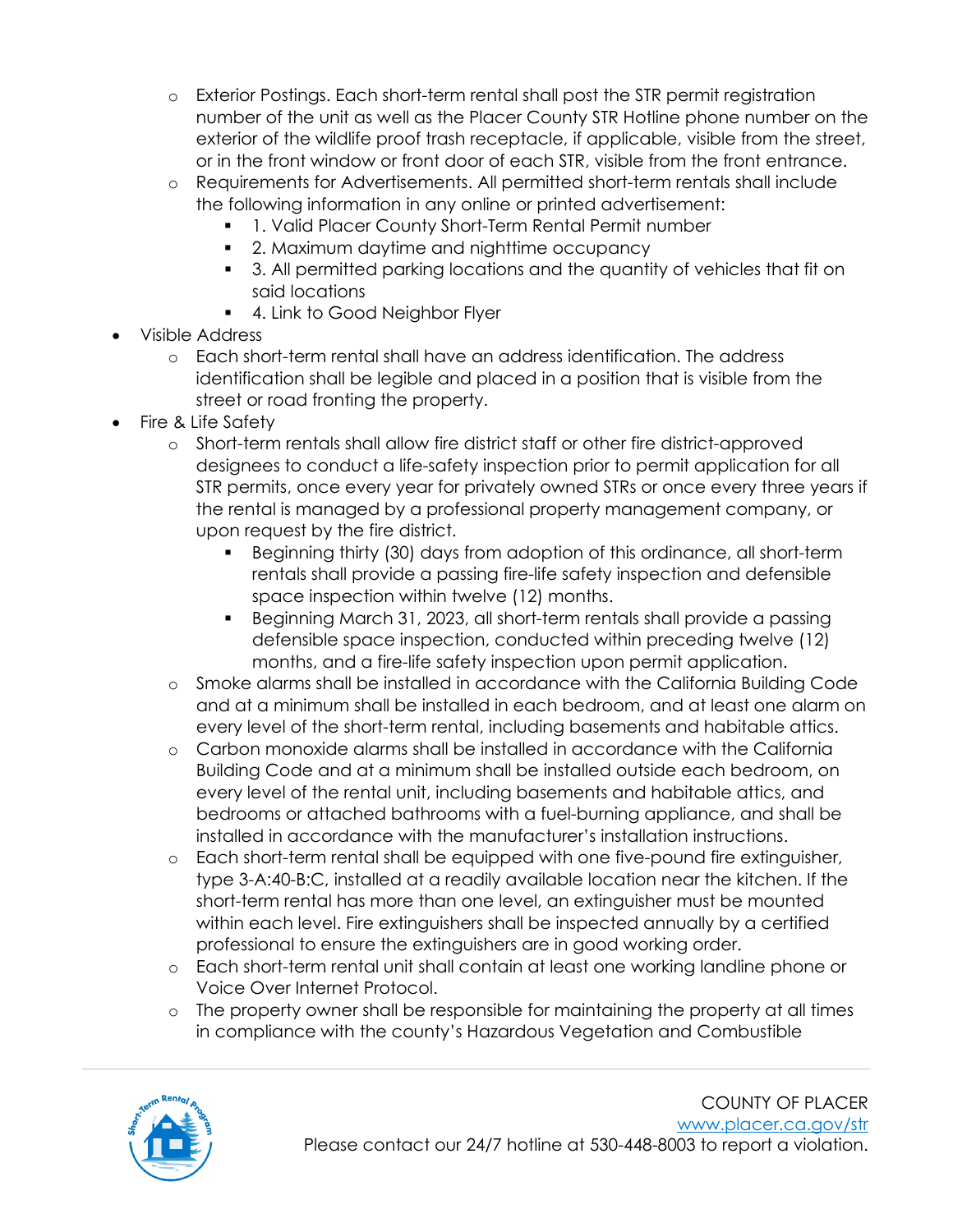Material Abatement Ordinance pursuant to County Code Chapter 9, Article 9.32, Part 4.

- Active Buliding Permits
	- o Short-term rentals shall not be rented during construction, remodeling, additions, or an active building permit, unless the building permit for the same has been approved by final inspection or county issued occupancy certificate, or approval by the county's building official, and upon an affirmative showing by the agent that the safety and welfare of occupants can be maintained.
- Maximum Occupancy
	- o Nighttime occupancy is defined as two people per bedroom, plus two additional people, up to a maximum of 12 guests, excluding children under twelve (12) years of age. Nighttime occupancy limits begin at 9:00 p.m. Daytime occupancy is defined as one and a half times the maximum number of occupants allowed to stay overnight at the unit, excluding children under twelve (12).
- Minimum Number of Days and Nights for Rent or Lease
	- o Short-term rentals shall be rented a minimum of thirty (30) nights per year.
- Snow Removal
	- o Snow removal services, provided by either the owner, manager, or a professional service, shall be included for any STR booked between December 1 and April 1.

# **PROHIBITIONS AND RESTRICTIONS**

- Prohibited and restricted structures:
	- o Affordability and Deed Restrictions. A structure or property with a recorded county covenant, deed restriction or agreement restricting its use, including, but not limited to, affordable or achievable dwelling units or deed-restricted secondary dwelling units, shall not be used for short-term rentals, except for those deed restricted to allow a maximum duration of short-term rental use under the Workforce Housing Preservation Program. Short-term rentals are not allowed in structures not intended for residential occupancy under the California Building Code Standards and county code.
	- o Types of Units. Short-term rental of tiny homes or mobile or manufactured home units is prohibited.
	- o Maximum STR Units per Property. Only one STR unit per property is permitted, including single-family and multi-family properties.
		- STR permit holders who have more than one STR unit per property and for which a STR permit was issued in the past by the county and which permits and properties have no violations of this ordinance or county code, may request an amnesty period of up to one year or until March 31, 2023, whichever comes sooner, during which to reduce the number of STR units to comply with this ordinance. Amnesty may be granted by the agency director if there are no outstanding violations or administrative

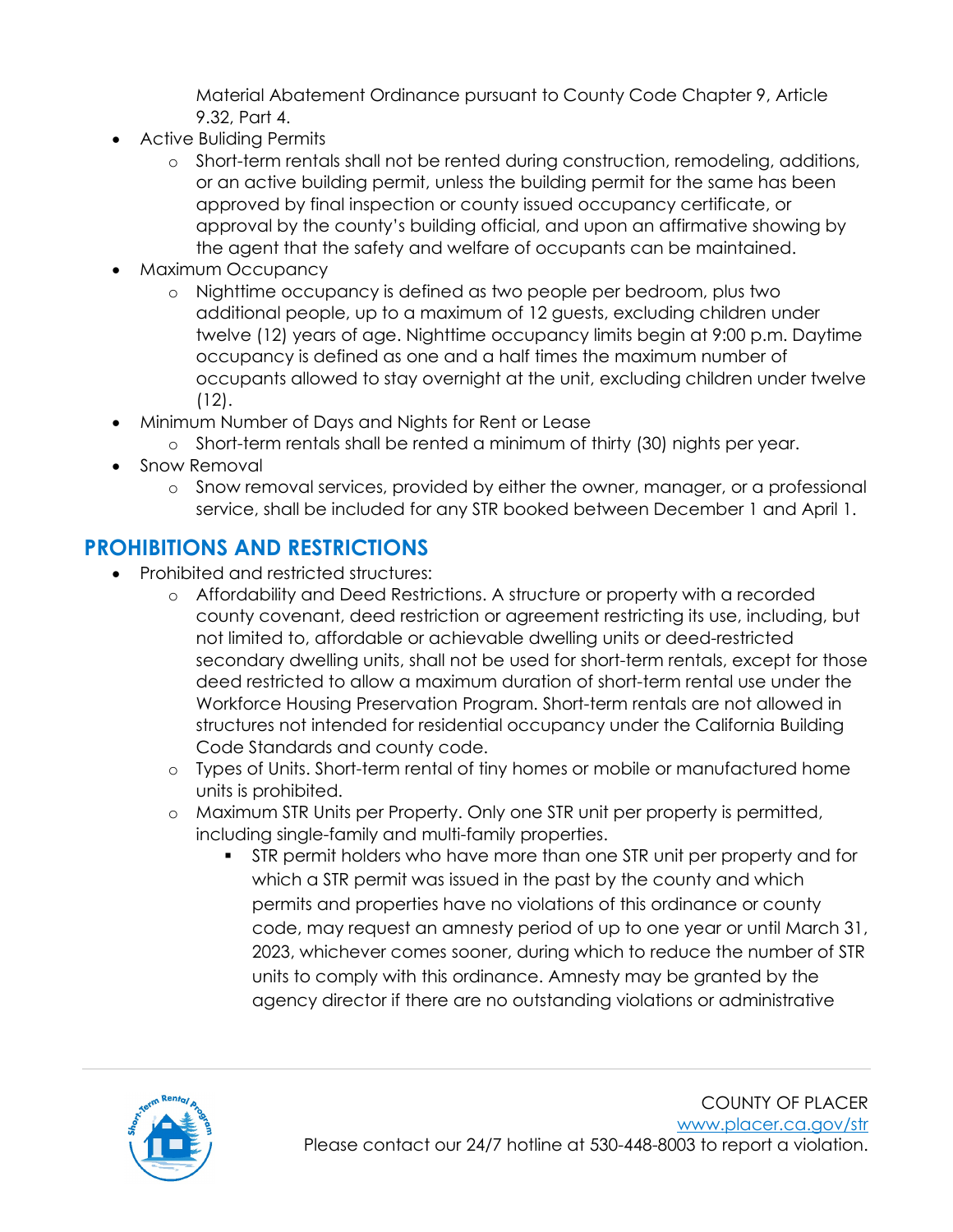penalties, the STR permits are still valid, and fees, taxes, assessments, and TOT payments have been paid in full as of December 2021.

- Incidental Camping
	- o A short-term rental permit does not authorize incidental camping, which means any overnight camping, sleeping in tents or on decks attached to the short-term rental unit, or sleeping in travel trailers or recreational vehicles parked on the short-term rental property.
- Fire Restrictions
	- o 1. Grills and Barbeques. Grills and barbeques are not permitted beneath a potentially flammable source including trees, umbrellas, decks, or other appurtenant structures, and shall be no less than ten (10) feet away from a structure or as far as can be accommodated and any flammable materials. Charcoal grills of any type are strictly prohibited. Guests shall not bring personal grills and barbeques to the short-term rental; only those provided with the shortterm rental are permitted to be used as installed.
	- o 2. Outdoor Fireplaces. No open wood burning pits, bonfires, or campfires are permitted to occur at short-term rentals. Natural gas/propane burning fireplaces and fire pits with twenty (20) pound tanks or smaller are acceptable outside provided the device is at least ten (10) feet from a structure and any flammable materials and is existing at the short-term rental. Guests shall not bring personal fireplaces or firepits to the short-term rental.
	- o 3. Red Flag Days. When a National Weather Service Red Flag Warning is in effect for the geographical area where the short-term rental is located, all sources of outdoor open flame (including gas/propane/pellet bbqs) are prohibited.
- Pets
	- o Pets shall be secured within the boundaries of the STR parcel at all times. If the STR parcel is not fenced, pets must be kept on a leash and accompanied by the owner at all times while outside.
- Subletting
	- o Guests are prohibited from subletting a short-term rental. Only property owners and/or agents with a valid short-term rental permit and TOT certificate are allowed to advertise and rent a residential unit as a short-term rental.
- Special Events
	- o Weddings, corporate events, commercial functions, and any other similar events which have the potential to cause traffic, parking, noise or other problems in the neighborhood are prohibited from occurring at the short-term rental property, as a component of short-term rental activities, unless a permit has been issued by the county pursuant to Placer County Code Section 17.56.300(B).
- **Fireworks** 
	- o No person shall use, discharge or possess any fireworks, as defined in Sections 12505 or 12529 of the State Health and Safety Code, unless issued a permit pursuant to County Code Chapter 9, Article 9.33.

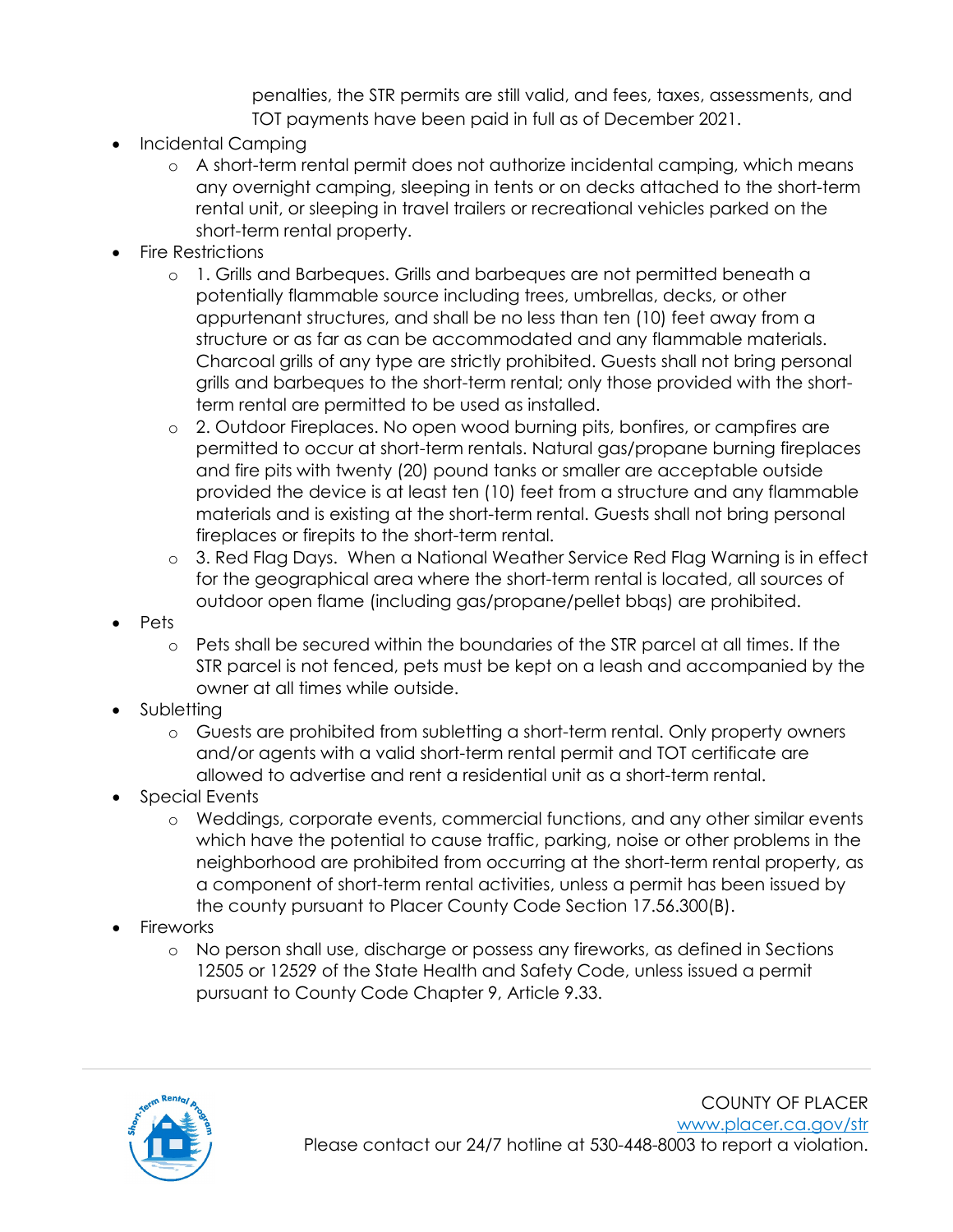## **PENALTIES**

- Operating or Advertising a Short-Term Rental Unit Without a Permit
	- $\circ$  Failure to apply for the same within thirty (30) days of written notice from the county shall result in an administrative penalty of one thousand five hundred dollars (\$1,500.00) ("first administrative penalty"). Failure to comply within thirty (30) days of issuance of the first administrative penalty shall result in a second administrative penalty of three thousand dollars (\$3,000.00) ("second administrative penalty"). Failure to comply within thirty (30) days of the second administrative penalty shall result in a third administrative penalty of five thousand dollars (\$5,000.00) ("third administrative penalty").
	- o The penalty amounts are cumulative. If the property owner fails to comply after the imposition of the third administrative penalty, the county may initiate nuisance abatement and/or seek judicial remedies to prohibit continued operations and/or advertising of the unpermitted STR unit.
- Operating a Short-Term Rental Unit in Violation of Prohibitions and Restrictions
	- o The county shall notify the property owner and/or agent of the same and require the use of the unit as an STR be discontinued within thirty (30) days of notice.
	- o Additionally, the county shall issue an administrative penalty of one thousand five hundred dollars (\$1,500.00) ("first administrative penalty") to the property owner. Failure to comply within thirty (30) days of issuance of the first administrative penalty shall result in a second administrative penalty of three thousand dollars (\$3,000.00) ("second administrative penalty"). Failure to comply within thirty (30) days of the second administrative penalty shall result in a third administrative penalty of five thousand dollars (\$5,000.00) and a hearing for revocation of the permit. The penalty amounts are cumulative. If the property owner fails to comply after the imposition of the third administrative penalty, the county may initiate nuisance abatement and/or seek judicial remedies to prohibit continued operations.
- Operational Standards Violations
	- o General operational standard violations
		- The county shall notice the property owner and/or agent for violations of operational standards and require compliance within thirty (30) days.
		- Failure to comply within thirty (30) days shall result in the issuance of a citation for a first administrative penalty of one thousand five hundred dollars (\$1,500.00). Failure to comply within thirty (30) days of issuance of first administrative penalty shall result in a second citation for an administrative penalty of three thousand dollars (\$3,000.00). Failure to comply within thirty (30) days of the second administrative penalty shall result in a third citation for an administrative penalty of five thousand dollars (\$5,000.00) and a hearing for revocation of the permit.
	- o Parking, trash, and occupancy violations
		- The county is authorized to notice both the guest and the property owner separately for violations.

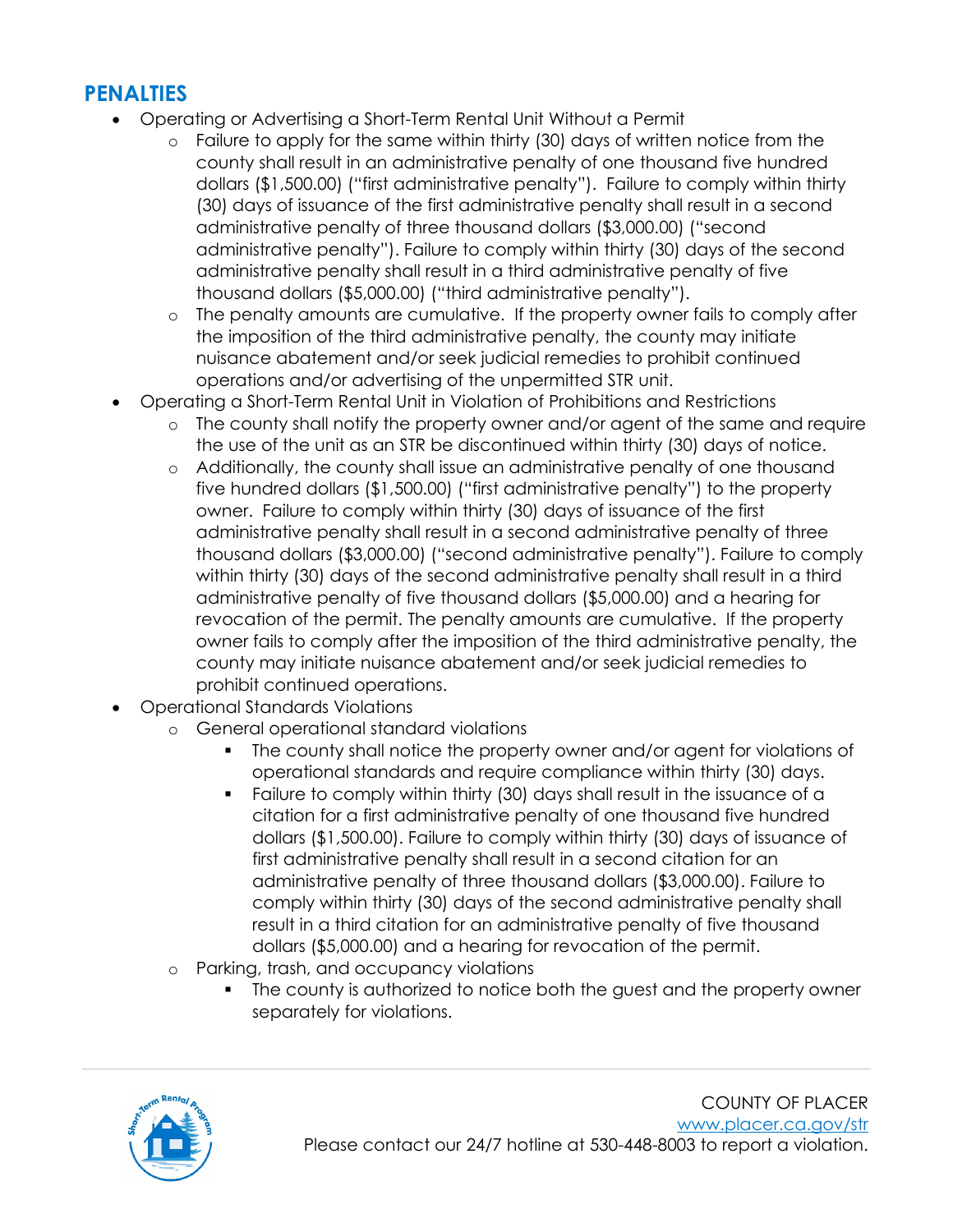- The county shall notify the local contact person and guests of the violation and the requirement to cure the same within one hour.
- Failure to cure the violation(s) within one hour after notification shall result in the issuance of a citation for a first administrative penalty of one thousand five hundred dollars (\$1,500.00) ("first administrative penalty"). If the violation continues, for one day after the first administrative citation, the county is authorized to cite a second administrative penalty of three thousand dollars (\$3,000.00) ("second administrative penalty"). Failure to comply within thirty (30) days of the second administrative penalty shall result in a third citation for an administrative penalty of five thousand dollars (\$5,000.00) and a hearing for revocation of the permit. The penalty amounts are cumulative.
- A property owner and/or guest(s) staying on the property who together receive a total of three notices of violation within a ninety (90) day period shall result in the issuance of a citation for an administrative penalty of one thousand five hundred dollars (\$1,500.00) regardless of whether the violations were cured within one hour after notification.
- A citation issued for three notices of violation within a ninety (90) day period will count towards revocation of the permit.
- o Noise violations
	- The county is authorized to notice both the guest(s) and the property owner separately for violations.
	- The county shall notify the local contact person and guests of the noise violation and the requirement to cure the same within one hour. Failure to cure the violation(s) within one hour after notification shall result in the issuance of a citation for a first administrative penalty of one thousand five hundred dollars (\$1,500.00) of each guest and/or property owner. If the violation continues for one additional hour, the county is authorized to issue a second administrative penalty of three thousand dollars (\$3,000.00) for each guest and/or property owner. If the violation is not cured within three hours after notification, the county is authorized to issue a third administrative penalty of five thousand dollars (\$5,000.00) of each guest/and or property owner. The penalty amounts are cumulative.
	- A property owner and/or guest(s) staying on the property who together receive a total of three notices of violation within a ninety (90) day period shall result in the issuance of a citation for an administrative penalty of one thousand five hundred dollars (\$1,500.00) regardless of whether the violations were cured within one hour after notification.
	- A citation issued for three notices of violation within a ninety (90) day period will count towards revocation of the permit.
- Revocation of a permit
	- o The county may revoke a short-term rental permit for any of the following reasons: